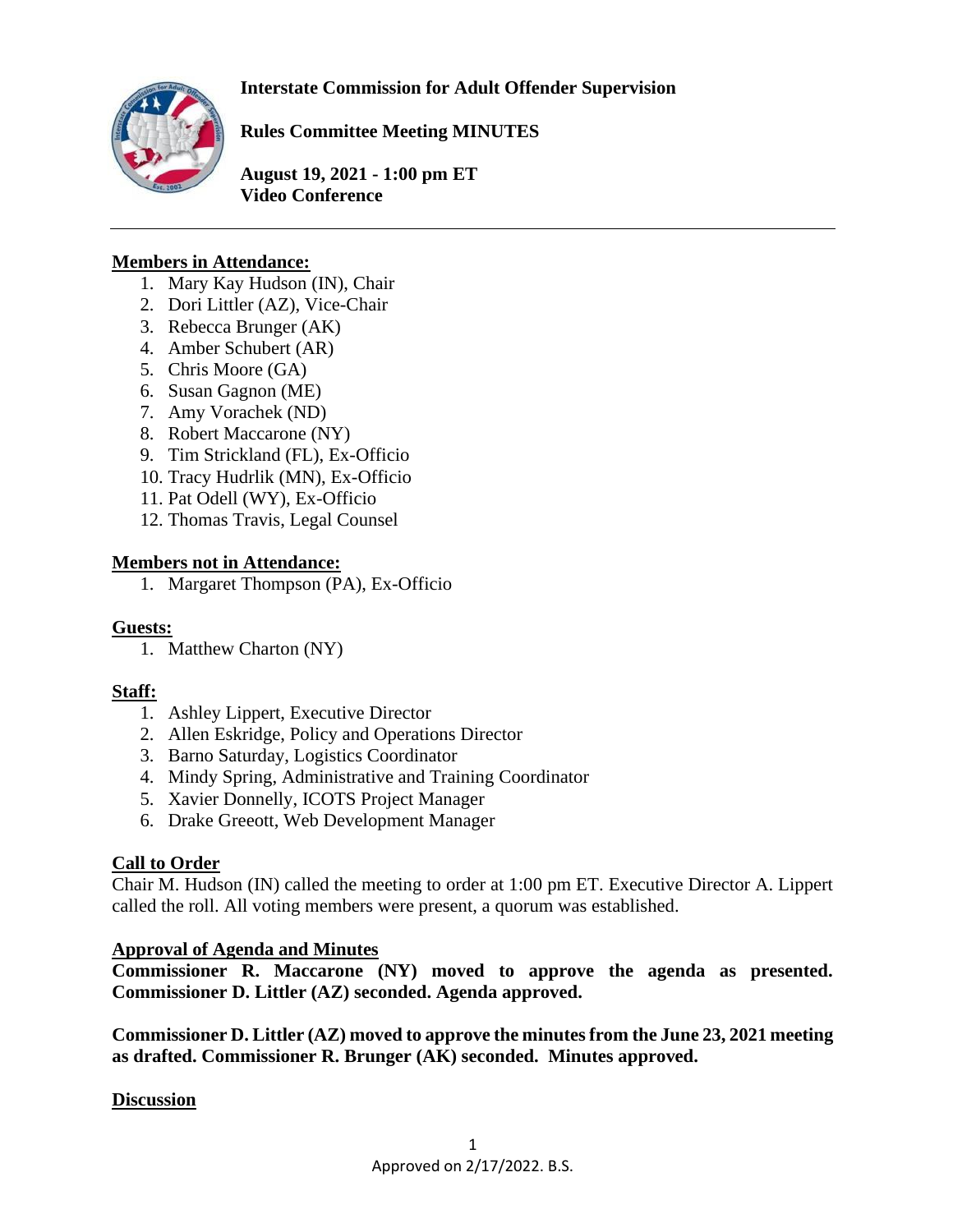*Vote on rule amendments' effective date - April 1, 2022:* Executive Director A. Lippert stated that Appriss could put the ICOTS enhancements and rule amendment changes into production by April 1, 2022.

The committee discussed whether an April 1, 2022 implementation date was adequate to provide training assistance to states, if requested.

Training Coordinator M. Spring stated that the national office felt confident that the April 1, 2022 date was an appropriate deadline. She continued that if the Commission votes to approve all rule proposals, it would simplify the warrant tracking process, as all relevant information would be recorded in ICOTS. States need to start thinking about who is going to enter the warrant data into ICOTS. In contrast, the ICOTS enhancements will require more complex training.

Executive Director A. Lippert added that the Rules Committee and the national office would explain the rule and ICOTS proposals process and requirements at the ABM training.

Commissioner R. Maccarone (NY) noted that how states come into compliance was as important as training on the system. The warrant proposal package execution was about victim protection and public safety. He emphasized the importance of distinguishing interstate warrants from other warrants noting that judges want to ensure due process related to normal warrants; but, in Interstate Compact, the due diligence has already been managed by the receiving state.

Commissioner R. Maccarone (NY) continued that communicating effectively with the judiciary may eliminate some of the recalcitrance.

Chair M. Hudson (IN) noted that feasibility was the key issue for courts. She suggested drafting a letter to communicate this information to undecided states. Once warrant tracking exists, the Commission will have a better understanding of challenges in meeting warrant compliance.

DCA T. Strickland (FL) stated that in addition to the letter, it would be useful to have a zoom roundtable on warrant tracking. He recommended posting the recording of the roundtable on the Commissions' website.

Executive Director A. Lippert stated that the national office would provide a training on ICOTS and Rules proposals at the ABM. The training will have breakout sessions for small group discussion. In addition, the states will discuss the proposals at their region meeting before the general session's voting.

The committee discussed whether the states would have already decided on the proposals by the ABM training date.

Chair M. Hudson (IN) asked the committee members to reach out to states in their region who have concerns about the proposed rule amendment package.

Executive Director A. Lippert suggested adding the ABM training PPT to the Rules Committee letter. In addition, the national office would post the PPT on the Commission website to aid states in their decision making on the proposed amendments.